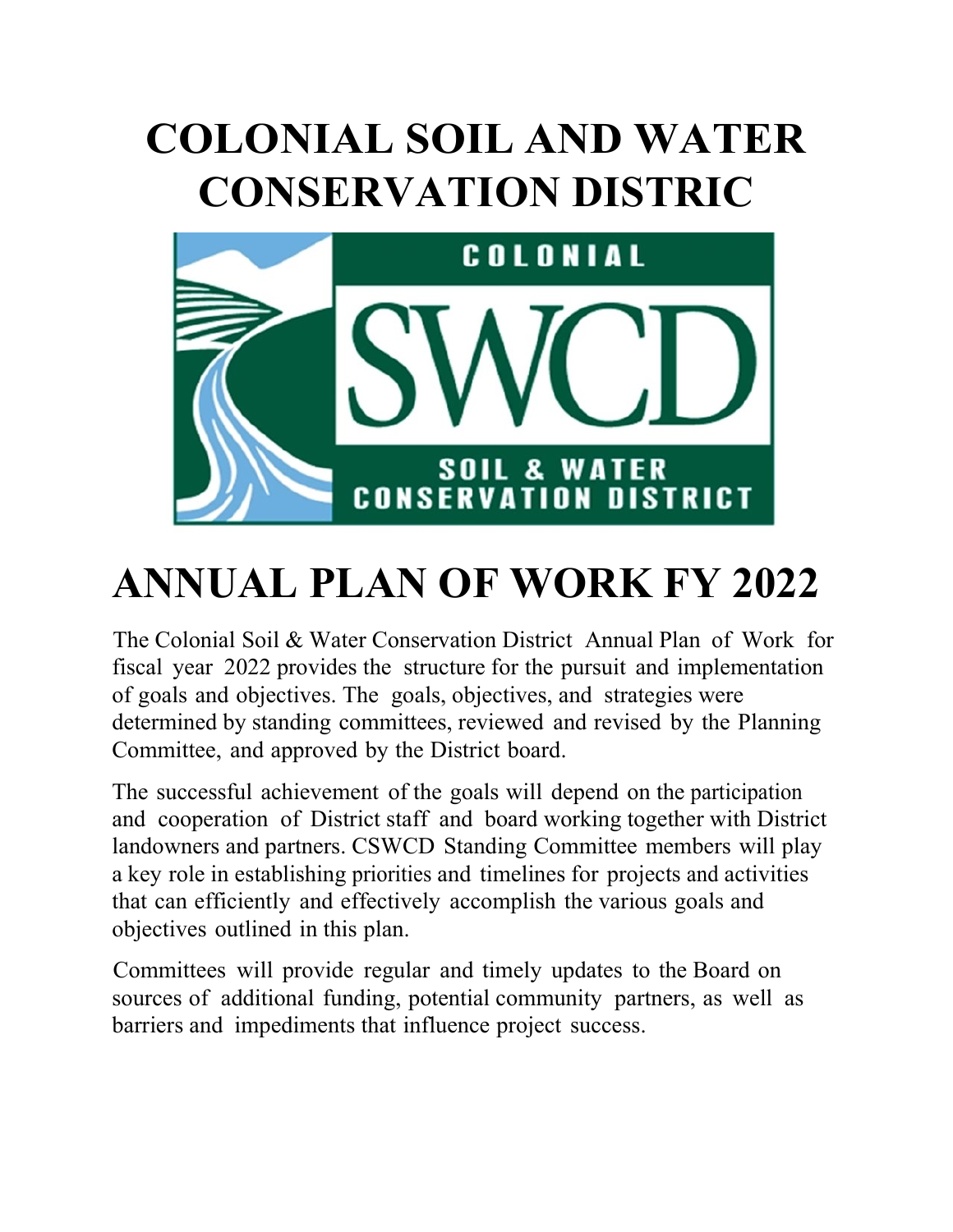## **Executive Committee**

| Time Frame                   | Actions - Text in <b>Bold</b> represents Strategic Plan Metric                                                              |
|------------------------------|-----------------------------------------------------------------------------------------------------------------------------|
| July 1, 2021 to June 30 2022 | Review committee charge/charter and provide updates to District<br>Manager, as necessary. Board will take action to approve |
|                              | committee charges/charters                                                                                                  |

## **Ag Program Committee**

| <b>Time Frame</b>            | Actions - Text in Bold represents Strategic Plan Metric                        |
|------------------------------|--------------------------------------------------------------------------------|
| July 1, 2021 to June 30 2022 | Discussion and decision regarding how much of the FY 2022<br>$\bullet$         |
|                              | VACS allocation we want to keep/send back/redistribute                         |
|                              | Seek to allocate at least 90% of FY 2022 allocation                            |
|                              | Seek to complete VACS carry-over practices approved in FY<br>$\bullet$         |
|                              | 2021 (SE-2, SL-8A)                                                             |
|                              | Staff will seek consensus to reduce the number of assessments<br>$\bullet$     |
|                              | conducted from 20 to 5 for each locality. Staff time constraints,              |
|                              | given the large VACS allocation, will not allow the District to                |
|                              | continue CBPA assessments at the present level. · The District                 |
|                              | receives \$440 for each assessment, so a reduction of \$19,800 in              |
|                              | income should be expected.                                                     |
|                              | Provide technical assistance to localities by engaging with<br>٠               |
|                              | landowners to address conservation concerns and developing                     |
|                              | <b>Conservation Plans</b>                                                      |
|                              | <b>Meet VEE DAPA grant deliverables</b><br>٠                                   |
|                              | Finish Summer 2021 Program Offering<br>$\bullet$                               |
|                              | Complete Grand project final report<br>$\bullet$                               |
|                              | District staff will organize education opportunity for District<br>$\bullet$   |
|                              | Board and perhaps others (i.e. Master Gardeners)                               |
|                              | Stay abreast of grant opportunities in Ag Industry (ex. Precision<br>$\bullet$ |
|                              | Ag, Carbon markets, Small Farm Operations, etc.)                               |
|                              | Collaborate with new VCE ANR Agent, VSU SFOP Agriculture<br>$\bullet$          |
|                              | Management Agent, and relevant partners to provide technical                   |
|                              | assistance to small farming operations                                         |
|                              | Seek to attain/maintain technical certifications<br>٠                          |
|                              | Stay abreast of grant opportunities in Ag Industry (ex. Precision<br>$\bullet$ |
|                              | Ag, Carbon markets, etc.)                                                      |
|                              | <b>Identify parcels and execute CBPA Ag Land Assessments</b>                   |

## **Education & Outreach Programs Committee**

| Time Frame                  | Actions - Text in <b>Bold</b> represents Strategic Plan Metric |
|-----------------------------|----------------------------------------------------------------|
| July 1 - September 30, 2021 | Seek initiative or program to focus direction of Education     |
|                             | <b>Program Committee</b>                                       |
|                             | Complete a minimum of 3 educational events with WCG            |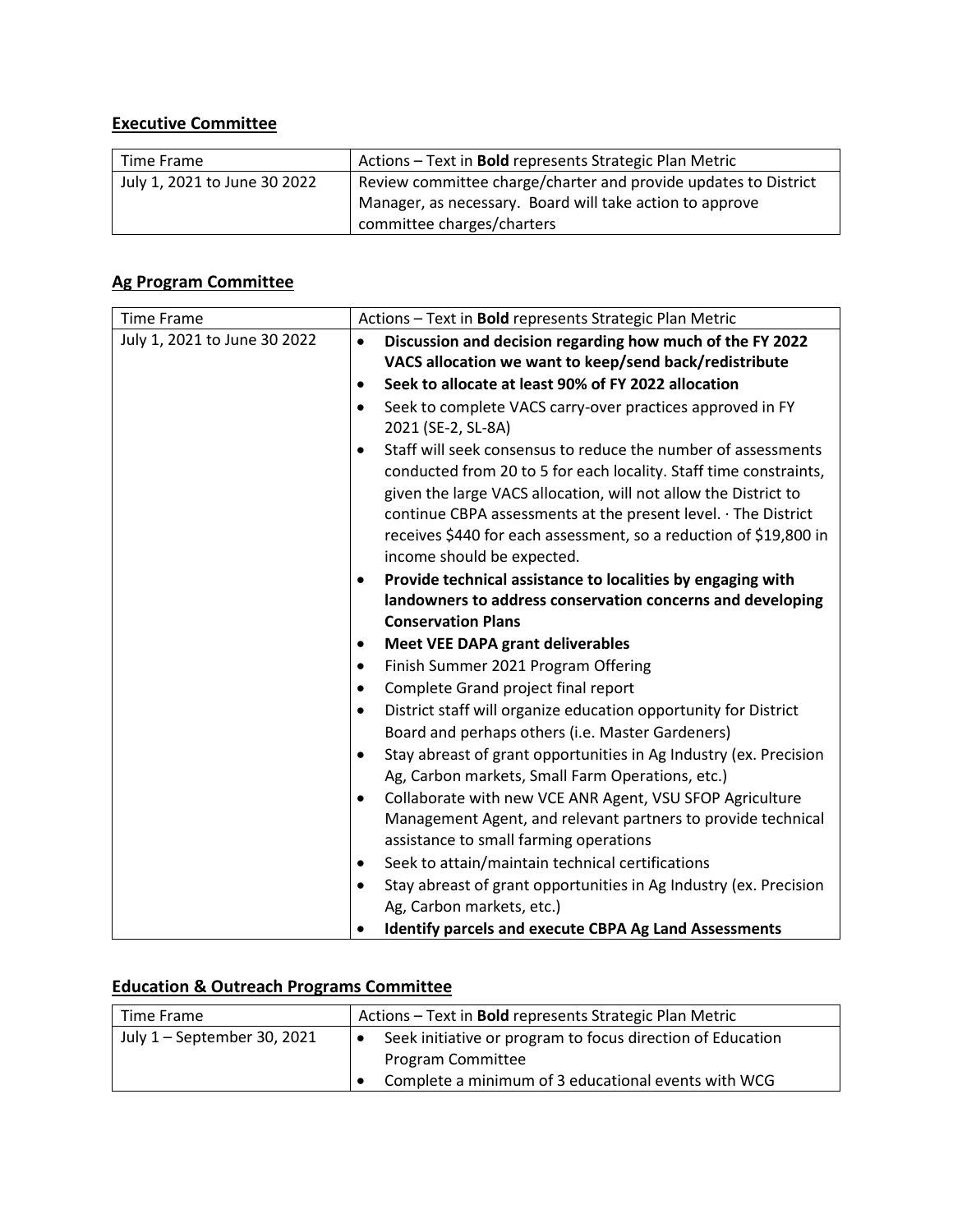|                              | $\bullet$ | Begin evaluation of District website and develop/execute plan    |
|------------------------------|-----------|------------------------------------------------------------------|
|                              |           | for its improvement                                              |
|                              |           | Develop strategy to promote other conservation education         |
|                              |           | programs including poster contest, YCC, scout merit badges,      |
|                              |           | W&M Earth Day                                                    |
|                              | ٠         | Engage with community leaders and representatives to form a      |
|                              |           | Community Focus Group or Advisory Board to seek expertise        |
|                              |           | and gather feedback during implementation of Chesapeake Bay      |
|                              |           | License Plate grant (target at least 5 community groups,         |
|                              |           | organizations, or businesses with whom CSWCD has not             |
|                              |           | previously collaborated)                                         |
|                              |           |                                                                  |
|                              | $\bullet$ | Collaborate to identify target audiences, priority messages, and |
|                              |           | appropriate engagement strategies                                |
|                              | $\bullet$ | Develop and conduct baseline survey about knowledge of           |
|                              |           | CSWCD programming, soil & water conservation issues              |
|                              | $\bullet$ | Begin orienting and onboarding William & Mary student            |
|                              |           | volunteer                                                        |
| October 1- December 31, 2022 | $\bullet$ | Develop outreach and educational materials for printing and      |
|                              |           | online platforms                                                 |
|                              | $\bullet$ | Develop strategy to promote Envirothon program to area           |
|                              |           | schools and continue to support current team(s)                  |
|                              | $\bullet$ | Hire translators to interpret and make materials culturally      |
|                              |           | accessible to community members for whom English is not the      |
|                              |           | primary language                                                 |
|                              | ٠         | Provide feedback and guidance to William & Mary student          |
|                              |           | volunteer on activities and other SWCD contributions             |
|                              | $\bullet$ | Consult with Community Focus Group for feedback and              |
|                              |           | guidance (1 public meeting)                                      |
|                              | $\bullet$ | Review PY2022 APOW                                               |
| January 1 - March 31, 2022   | $\bullet$ | Finalize printing outreach materials                             |
|                              |           |                                                                  |
|                              | $\bullet$ | Distribute printed materials via mailers and placing in at least |
|                              |           | 10 community spaces where none currently exist (at least 300     |
|                              |           | flyers, brochures, etc. total)                                   |
|                              | ٠         | Advertise and share educational content on virtual platforms     |
|                              |           | (at least 20 new audience-appropriate pieces by end of project)  |
|                              | $\bullet$ | Consult with Community Focus Group for feedback and              |
|                              |           | guidance (1 public meeting) · Advise and oversee Volunteers      |
|                              |           |                                                                  |
| April 1 - June 30, 2022      | $\bullet$ | Monitor access to and use of materials placed in public spaces   |
|                              | $\bullet$ | Develop and conduct post-project survey to assess change in      |
|                              |           | target audience knowledge of CSWCD programming and               |
|                              |           | general soil & water conservation                                |
|                              | $\bullet$ | Consult with Community Focus Group for feedback of project       |
|                              |           | and guidance in determining next steps                           |
|                              | ٠         | Incorporate successes and lessons learned into ongoing and       |
|                              |           | new education and outreach initiatives                           |
|                              |           | Advise and oversee Volunteers                                    |
|                              |           |                                                                  |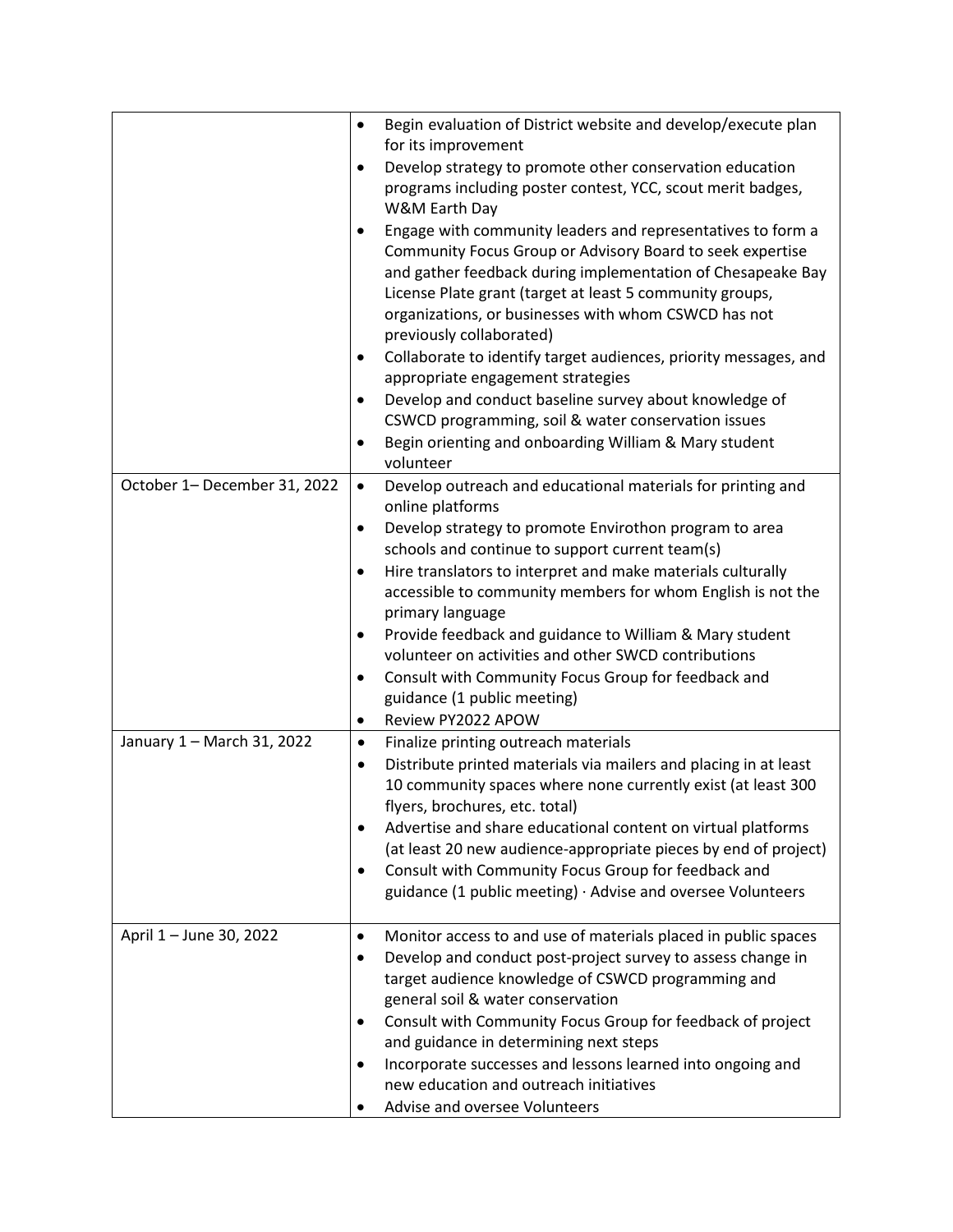| Complete assessment of District education program and make |
|------------------------------------------------------------|
| recommendations to BoD                                     |
| Review committee charge/charter and provide updates to     |
| District Manager, as necessary. Board will take action to  |
| approve committee charges/charters                         |
| Review PY2022 APOW and develop PY2023 APOW                 |

## **Urban Programs Committee**

| <b>Time Frame</b>            | Actions - Text in Bold represents Strategic Plan Metric                      |
|------------------------------|------------------------------------------------------------------------------|
| July 1, 2021 to June 30 2022 | Continue to implement Turf Love in JCC<br>$\bullet$                          |
|                              | Continue to implement VCAP<br>$\bullet$                                      |
|                              | Continue board member interactions with local decision<br>$\bullet$          |
|                              | makers and staff                                                             |
|                              | Implement SEP<br>$\bullet$                                                   |
|                              | <b>Execute SEP focused Ches. Bay License Plate grant</b>                     |
|                              | Implement USDA Urban Ag grant if funded<br>$\bullet$                         |
|                              | <b>Consider collaborating with WCG in seeking funding to</b><br>$\bullet$    |
|                              | continue Urban Agriculture Technician.                                       |
|                              | <b>Execute SEP focused NFWF Small Watershed Grant if funded</b><br>$\bullet$ |
|                              | Seek additional grants & local support to continue &<br>$\bullet$            |
|                              | improve funding for SEP, Turf Love, and VCAP                                 |
|                              | Seek novel ways to engage local government officials                         |
|                              | Review committee charge/charter and provide updates to<br>$\bullet$          |
|                              | District Manager, as necessary. Board will take action to                    |
|                              | approve committee charges/charters                                           |
|                              | Seek opportunities for reaching more diverse pool of<br>$\bullet$            |
|                              | potential applicants with offered programs.                                  |
|                              | Collaborate with MG chapters and Peninsula Master                            |
|                              | Naturalist about attracting more diverse pool of volunteers                  |
|                              | Assess effectiveness of pre site visit questionnaire and                     |
|                              | resume effort to develop and implement strategies to create                  |
|                              | additional efficiencies in the VCAP application process                      |
|                              | Evaluate the need for committing additional staff resources or               |
|                              | volunteers to Urban Programs                                                 |
|                              | Continue to consult other Districts to acquire program                       |
|                              | information and resources about Turf Love, SEP, & other                      |
|                              | programs                                                                     |

#### **Finance Committee**

| Time Frame                   | Actions - Text in <b>Bold</b> represents Strategic Plan Metric                         |
|------------------------------|----------------------------------------------------------------------------------------|
| July 1, 2021 to June 30 2022 | • Develop a 5-year financial needs assessment to sustain<br><b>District operations</b> |
|                              | • Complete deliverables of FY 2022 DCR Operations Grant                                |
|                              | • Evaluate current office space and alternative options                                |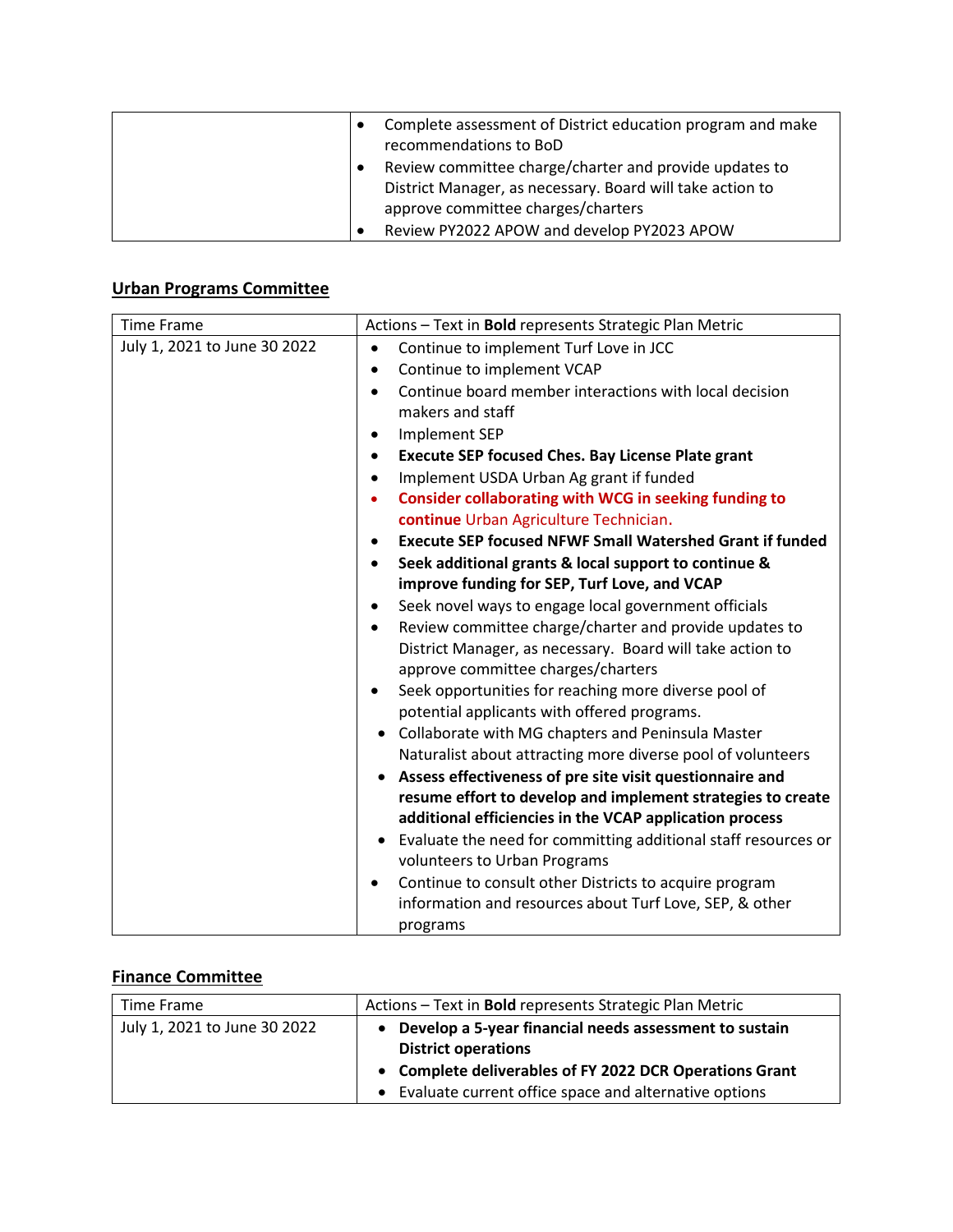| • Review committee charge/charter and provide updates to  |
|-----------------------------------------------------------|
| District Manager, as necessary. Board will take action to |
| approve committee charges/charters                        |

**Note: The Finance Committee will review and recommend action to the BoD before the end of the FY regarding the Vehicle Use Policy, but there are deeper issues tied to the Vehicle Use Policy that are of a personnel nature that will need to be addressed in FY 2022 as the VEE DAPA grant ends, the currently leased truck is purchased by the District, where the truck is garaged, and if personal use of the truck will be allowed as a compensable benefit**.

#### **Nominating Committee**

| Time Frame                   | Actions - Text in <b>Bold</b> represents Strategic Plan Metric                                                                                                                                                                                  |
|------------------------------|-------------------------------------------------------------------------------------------------------------------------------------------------------------------------------------------------------------------------------------------------|
| July 1, 2021 to June 30 2022 | • Provide slate of officers for upcoming year before last BoD<br>meeting of 2021<br>• Review committee charge/charter and provide updates to<br>District Manager, as necessary. Board will take action to<br>approve committee charges/charters |

#### **Personnel Committee**

| Time Frame                   | Actions - Text in Bold represents Strategic Plan Metric                                         |
|------------------------------|-------------------------------------------------------------------------------------------------|
| July 1, 2021 to June 30 2022 | • Meet deliverables of FY 2022 DCR Operations grant                                             |
|                              | Review committee charge/charter and provide updates to                                          |
|                              | District Manager, as necessary. Board will take action to<br>approve committee charges/charters |
|                              | • Review and recommend appropriate changes to the<br><b>District's Vehicle Use Policy.</b>      |
|                              | • Review compensation equity among CSWCD staff                                                  |

#### **Planning Committee**

| Time Frame                   | Actions - Text in <b>Bold</b> represents Strategic Plan Metric |
|------------------------------|----------------------------------------------------------------|
| July 1, 2021 to June 30 2022 | • Review FY 2022 APOW-to be done quarterly in APOW 2022        |
|                              | • Review Strategic Plan-to be done quarterly in APOW 2022      |
|                              | • Develop FY 2023 APOW with input from committees & staff      |
|                              | • Review committee charge/charter and provide updates to       |
|                              | District Manager, as necessary. Board will take action to      |
|                              | approve committee charges/charters                             |
|                              | • Start the process of Succession Planning for Directors and   |
|                              | Staff in the first quarter of FY 2022.                         |

#### **Operations/Staff**

| Time Frame                   | Actions - Text in <b>Bold</b> represents Strategic Plan Metric                                                                               |
|------------------------------|----------------------------------------------------------------------------------------------------------------------------------------------|
| July 1, 2021 to June 30 2022 | • Keep BoD members abreast of progress toward meeting grant<br>deliverables and obligations<br>• Create and distribute FY 2021 Annual Report |